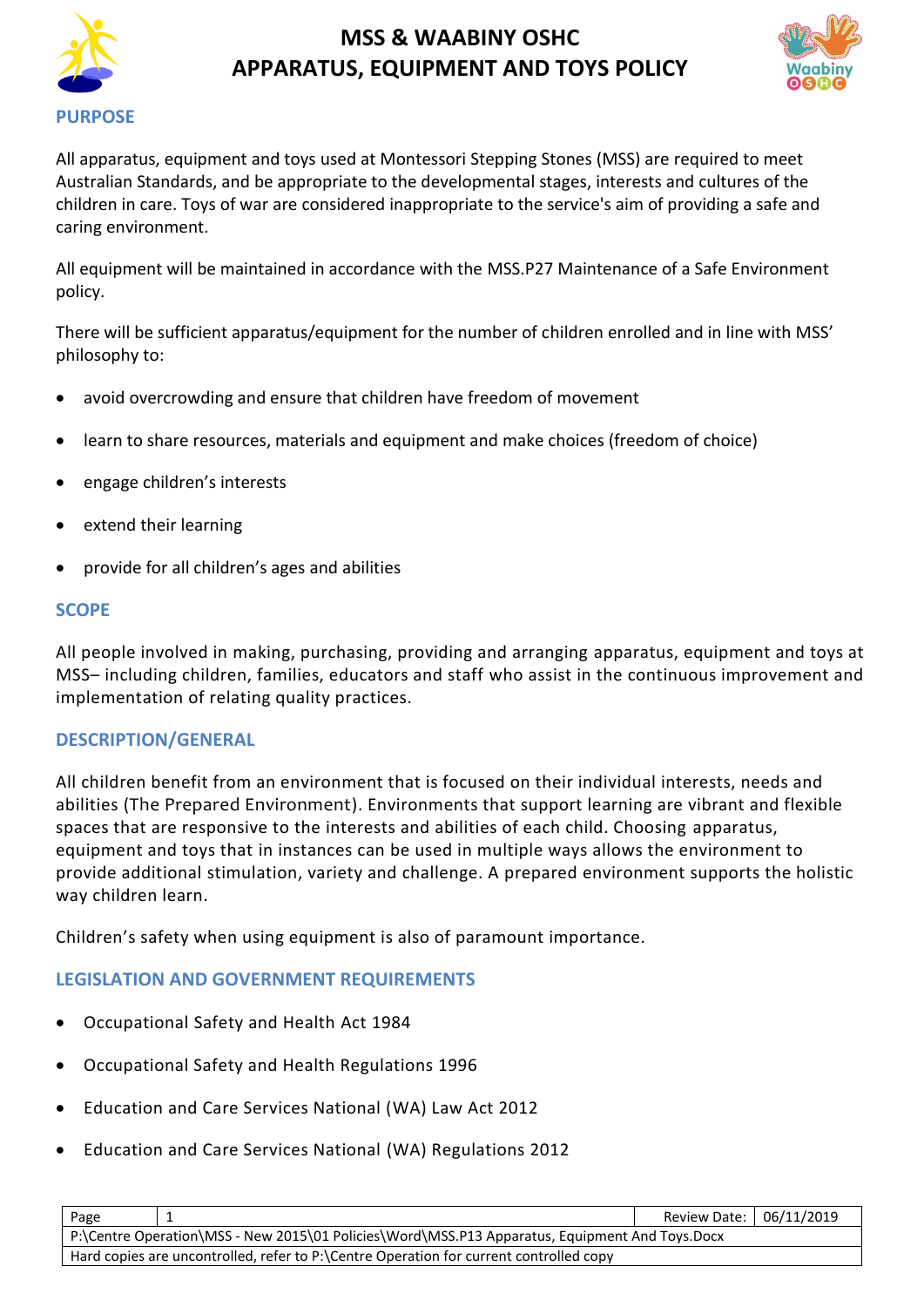

# **MSS & WAABINY OSHC APPARATUS, EQUIPMENT AND TOYS POLICY**



#### **CHILDREN'S NEEDS**

Safe environment that stimulates children's interest, enjoyment, fun and learning.

## **FAMILIES' NEEDS**

Children are safe, enjoying themselves, learning new things. The apparatus, equipment, toys is culturally inclusive and appropriate as well as suitable for different ages and levels of development. Children are taught to care for things.

## **EDUCATOR/STAFF NEEDS**

Apparatus, equipment, toys easy to maintain in a safe condition and appropriate to learning program. The apparatus, equipment, toys are easy to store and access.

## **MANAGEMENT NEEDS**

Price of apparatus, equipment, toys is within budget and an inventory of apparatus, equipment, toys for insurance & budget requirements. Apparatus, equipment, toys to be sourced locally that is durable and easily maintained with ample storage space available.

#### **PLANNING**

The apparatus, equipment, toys and material needed to facilitate learning and development as well as leisure opportunities for children will be identified as part of the planning process and provided by MSS for the carrying out of the education and care program.

Specific equipment and other resources will be obtained to support the inclusion of children with additional needs.

Apparatus, equipment, toys that encourages and supports children's physical activity will be readily available for children to use independently or in groups, in both spontaneous and planned activities.

Children will be carefully introduced to new apparatus, equipment, toys and pieces of equipment - and taught to use equipment appropriately.

Children using play equipment will be supervised at all times to ensure their safety when using equipment. Apparatus, equipment and toys that should only be used under supervision will be stored in a safe place that can only be accessed with adult supervision.

How children use the apparatus, equipment, toys, and the value of equipment in supporting children's learning, development and spontaneous play will be assessed within the MSS' ongoing cycle of review and critical reflection.

Educators, educational leaders and the nominated supervisors will determine which apparatus, equipment, toys is most appropriate taking into account:

- previous assessments of apparatus, equipment and toys use
- durability and ease of maintenance

| Page                                                                                           |  | Review Date: 06/11/2019 |  |  |  |  |
|------------------------------------------------------------------------------------------------|--|-------------------------|--|--|--|--|
| P:\Centre Operation\MSS - New 2015\01 Policies\Word\MSS.P13 Apparatus, Equipment And Toys.Docx |  |                         |  |  |  |  |
| Hard copies are uncontrolled, refer to P:\Centre Operation for current controlled copy         |  |                         |  |  |  |  |